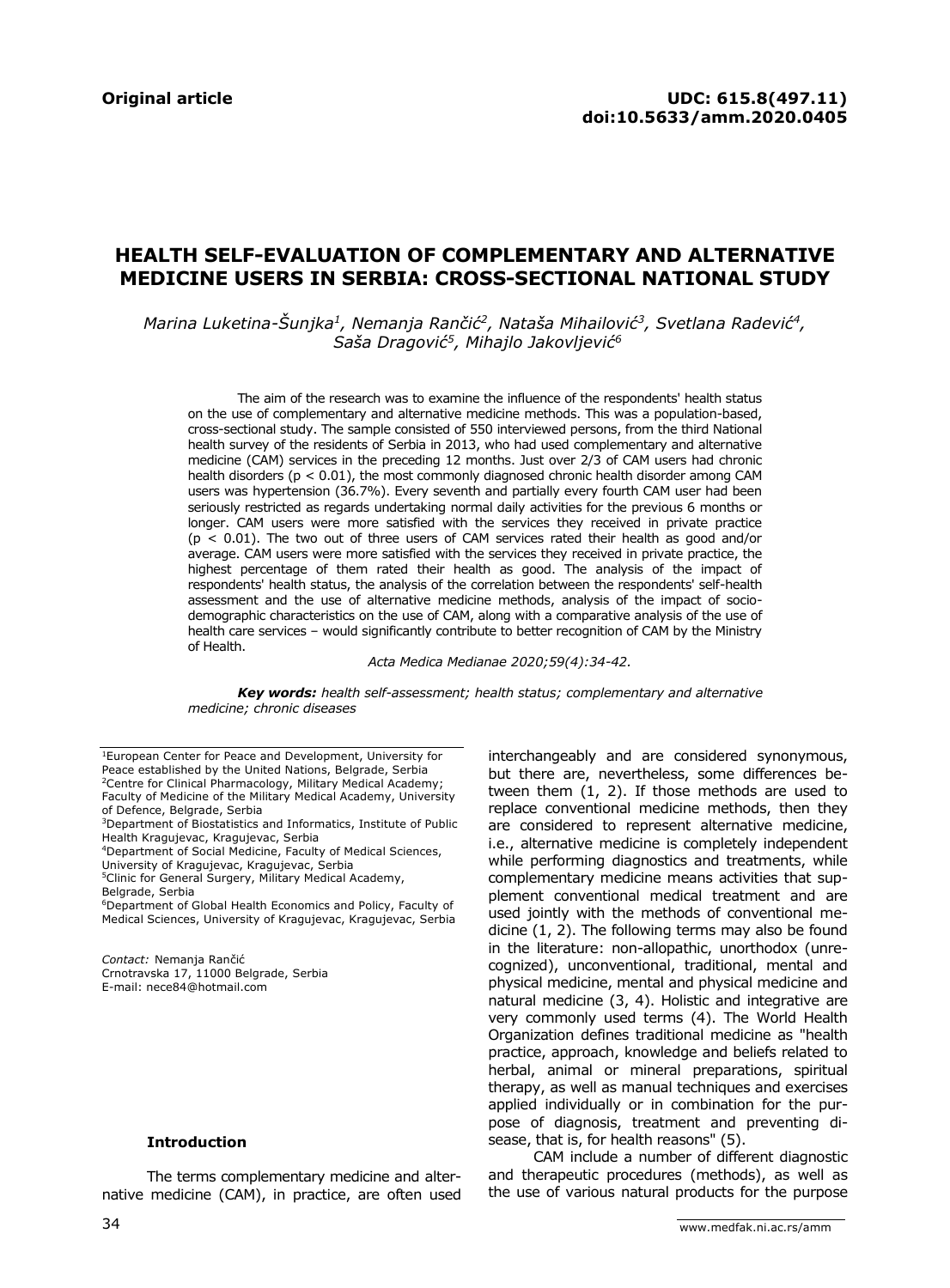of healing or healing of patients which do not belong to conventional medicine (allopathic, modern, western medicine, i.e. evidence-based medicine using methods whose safety and efficacy have been demonstrated in well-designed randomized controlled clinical trials) (1–3). There is a growing interest for CAM around the world in both developed and underdeveloped countries (6). The reasons for the increased popularity of CAM are complex and have not yet been fully explored. Some studies indicate that in addition to various motivational factors in the individual sphere, socio-political factors play an important role, as well as the inability of modern medicine to solve all the problems of ill citizens (1).

If we were to compare the prevalence of CAM use across studies, we would soon realize the shortcomings of such processes (7). And the flaws lie in the following:

- there are often differences in how CAM is defined

- what methods and procedures were considered when prevalence was determined (7)

- the implementation procedures are different, not clearly defined

- the surveys were carried out at different time intervals

- consumption is expressed in different currencies and there is no systematization (8).

The analyses of the database of the International Social Survey Programme for the period 2011-2013 (module health and health care), in which data from respondents from 32 countries and regions were available with a final study sample of 52,801 respondents for whom available data on the use of CAM, showed that the average 12-month prevalence of users of CAM practitioner services was on average 26.4% (9). This study found that there were significant differences in prevalence among different countries: 34.7% in Australia, below 10% in Europe in Bulgaria, Poland and Slovenia, up to 35.4% in France, in Asia from 16.7% in Russia, up to over 50% in China, the Philippines, the Republic of Korea and over 20% in the US, Chile and South Africa (9).

Analysis of data from the 2014 European social survey showed that during the last 12 months, 25.9% of the respondents used CAM, and that among users of CAM, 69.4% had used only one kind of CAM modality, whereas 19.9% had used two kinds of CAM modalities (11). About 8% of CAM users have used only CAM without any visits to health care providers in the previous 12 months (alternative use) (7). Alternative use rates were highest for spiritualism (14.9%) and acupressure (12.1%), and they were lowest for osteopathy (4.1%), homeopathy (5.6%) and acupuncture (6.3%) (11).

A systematic review of 89 studies addressing the prevalence of CAM use in the United Kingdom showed that on average, the one-year prevalence of CAM use was 41.1% (range 9.2-100%) (12). The use of herbal medicines was the most popular type of CAM in the 24 included studies, followed by homeopathy in 8 studies and aromatherapy in 6 studies (12).

The prevalence of use of any CAM method in Australia ranged from 68.9% in 2005 (13) to 66% in a study published in 2017 (14).

In Canada, the prevalence of CAM use ranged between 50% in 1997 (15) and 54% in 2006 (16). In 1997, the most commonly used CAM method was prayer/spiritualism (18%) (15), and in 2006 – massage (19%) (16).

A systematic review of the literature published between 1998 and 2009 (148 publications, 152 surveys) showed that the prevalence of current CAM use in cancer patients ranged from 9-88%, with the pooled prevalence of 40% showing significant heterogeneity (17). A significant difference between countries was also noted in this literature review, with the highest pooled prevalence in the USA (50%) and the lowest in Italy and the Netherlands (22%) (17). The systematic review which included 61 research articles published between 2009 and 2018 found that, on average, 51% of cancer patients used CAM, and the range was from 16.5-93.4% (18).

As regards a systematic literature review (42 studies), it has found that the prevalence of CAM use ranged from  $8\%$  to  $90\%$  (median =  $30\%$ ) in patients with prostate cancer (19). In a population of patients with colorectal cancer, a systematic review of 4 studies showed that up to 75% of them used at least one CAM method (20). The most commonly used methods of CAM were biologically based therapies: herbal remedies (48.7%), homeopathy (20.5%), vitamins/minerals (17.9%), medicinal teas (15.4%), and body-mind-spirit medicine procedures and techniques (15.4%) and relaxation techniques (12.8%) (20).

According to the results of a systematic literature review that included 27 studies examining the use of CAM in the cardiovascular population, the prevalence of CAM use ranged from 22-68%, herbal medicines used from 2-46%, vitamins, minerals and other dietary supplements were used between 3- 54% (most vitamin B/B12 or vitamin B complexes, vitamin C, vitamin E, glucosamine/chondroitin, coenzyme Q10, calcium and magnesium), and mindbody medicine from 2-57% (21).

The prevalence of CAM use in patients with low back pain ranged from 6-76.4% (mean 34.2%) according to the results of a systematic review that included 30 studies, and the most commonly used modalities of CAM were acupuncture (from 6- 60.2%, average: 27.4%), chiropractic (from 16.1- 74%, average 39.3%), osteopathy (from 4.1- 48.4%, average: 17.3%) and massage (7-41.4%, average: 25.9%) (22).

In the Republic of Serbia, the Acupuncture Section was first established within the Serbian Medical Society in 1980, then the Homeopathy Section in 2002 and the Quantum medicine board in 2006 within the Acupuncture section (23). The Section for Traditional Medicine of the Serbian Medical Society was established in 2012 and at its regular monthly meetings lectures are organized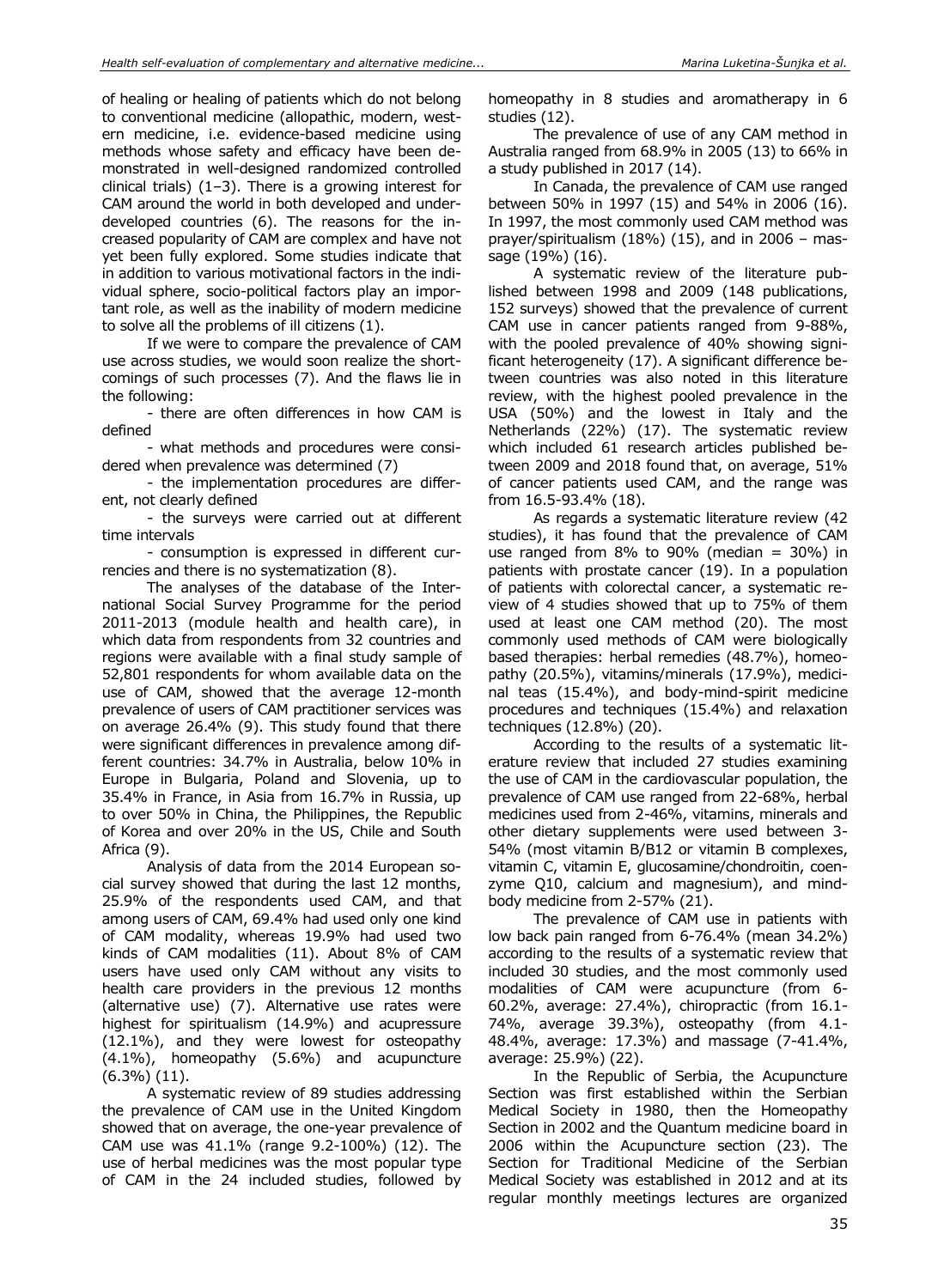A study conducted in eight Serbian cities among physicians, dentists and pharmacists employed by public and private healthcare institutions, as well as medical, dental and pharmacy students from two state universities found that dental students were better informed about CAM than medical students, pharmacists better than university professors, while healthcare professionals working at the primary health care level were more familiar with CAM than pharmacists in public pharmacies (24). This research shows weaknesses in the attitudes of current and future healthcare professionals in Serbia towards CAM (24, 25).

The aim of the study was to examine the influence of the respondents' health condition on the use of Alternative medicine methods, as well as to examine the correlation between the health selfassessment of the respondents and the use of Alternative medicine methods, and to examine the health self-assessment of CAM users in relation to the possibility of performing daily activities and the presence of long-term health disorder.

# **Methods**

# *Study design and sampling*

This was a population-based, cross-sectional study. The analyzed data were used from the latest National Health Survey of the Republic of Serbia administered during 2013 and sponsored by the Ministry of Health of the Republic of Serbia. It was based on the general population of citizens of the Republic of Serbia aged 15 and over who lived in private households. The survey was conducted in accordance with the methodology and instruments of the European Health Survey - Second Wave (European Health Interview Survey - EHIS wave 2) (26).

The sample included all households listed in all enumeration areas in the census conducted in 2011. A stratified two-stage sample was selected to provide a reliable assessment of a large number of factors which indicate the population health at the national level, as well as at the level of four geographic areas and the level of different settlement types. The units of the first stage of sampling were 670 census enumeration areas defined in the 2011 population Census, while the units of the second stage of sampling were randomly selected households. The study included 6500 randomly selected households with 3909 household from urban and 2591 from other areas, with 19,079 respondents aged 15 and over. The number of persons interviewed who had used alternative medicine services in the previous 12 months was 550.

The survey was approved by the Ethical Board of the National Institute of Public Health of the Republic of Serbia and the Ministry of Health. The principles of ICH Good Clinical Practice were strictly followed and the approval from the Ethics Committee of Republic of Serbia was obtained. Ethical Standards at Healthcare Research are aligned with the International Medical Association Declaration of Helsinki and legislative specific to our country's laws. Aiming to align with General Data Protection Regulation (GDPR) policies to preserve the discretion of gathered respondents' data all steps stipulated by the Law on protection of personal data (Official Gazette of the Republic of Serbia No. 97/08, 104/09), the Official Statistics Law (Official Gazette of the Republic of Serbia No. 104/09) and Directive 95/46/EC of the European Parliament on the protection of individuals with regard to the processing of personal data and on the free movement of such data (27).

### *Instruments*

A standardized face-to-face self-reported questionnaire was used for data collection. The data collection was performed by specially trained teams of interviewers. The participation in the study was voluntary and all participants signed a written consent.

## *Study variables*

The main independent variable was related to whether the respondent personally used Alternative Medicine services in the previous 12 months. Alternative medicine services included the following services: acupuncture, homeopathy, phytotherapy, chiropractic applied in a state health institution and/or with a private individual, which included private practice and folk healers.

The auxiliary dependent variables used in the analysis were the following: health self-assessment, health self-assessment of CAM users in relation to the ability to perform daily activities and the presence of long-term health disorders, health status of respondents, presence of chronic diseases and satisfaction with health care, in the previous 12 months.

# **Statistical analysis**

All the data of interest were presented and analyzed by adequate statistical methods appropriate for the data type. Categorical variables were presented as frequency and percentage; n(%). The Chi-square test was used to compare proportions between groups. All statistical calculations were performed using commercial, standard software package SPSS Inc., version 18.0, Chicago, IL.

### **Results**

### *Health status of respondents*

Just over 2/3 of complementary and alternative medicine users had chronic health disorders  $(p < 0.01)$ .

The most commonly diagnosed chronic health disorders among CAM users were the following: hypertension (36.7%), followed by back problems (28%) followed by hypercholesterolemia (23.1%),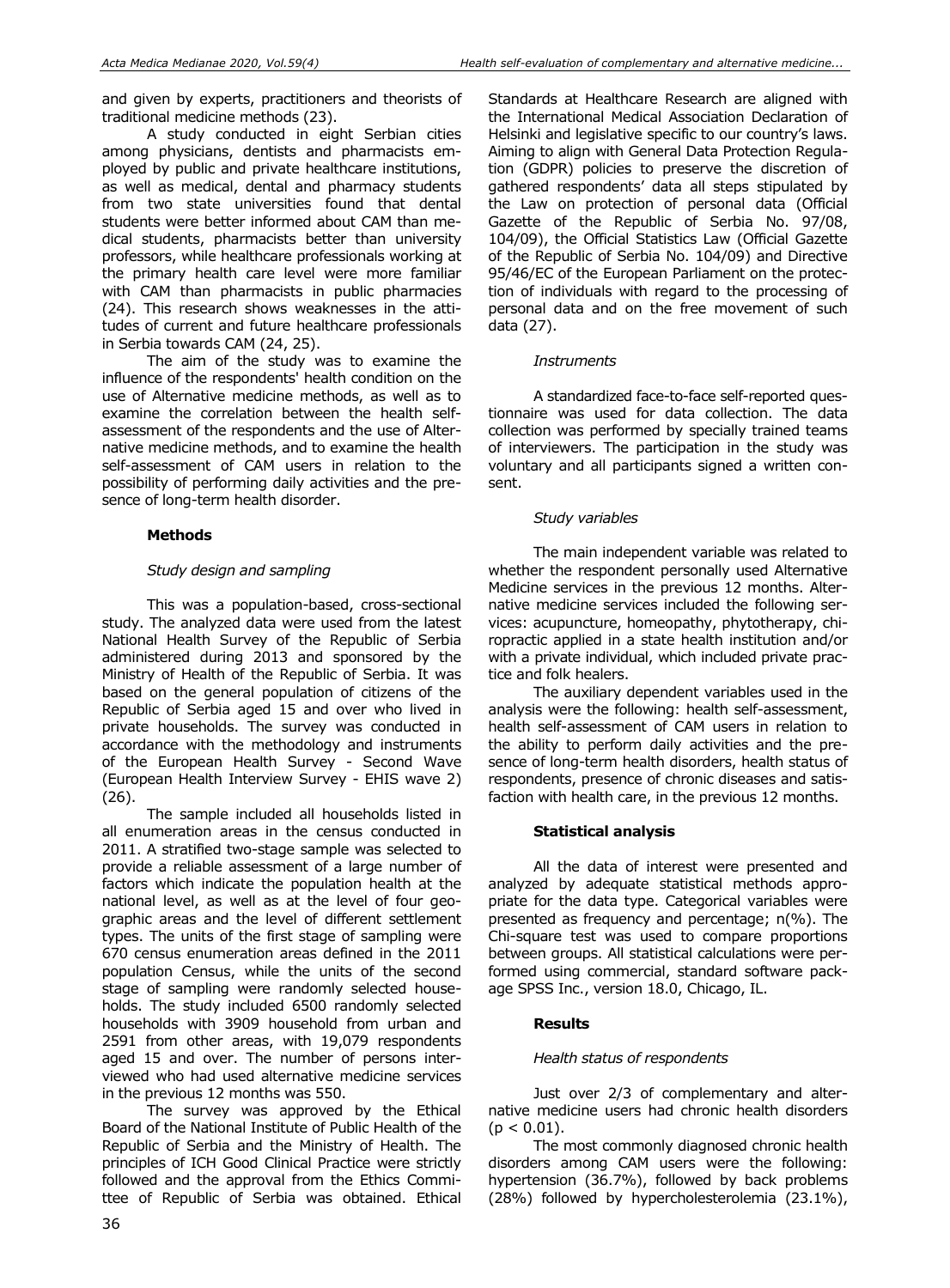allergy, without asthma (20.9%), and the cervical spine problems (18.9%). One in ten users had kidney problems, i.e., ischemic heart disease, or arthrosis, or depression. Four point four percent of CAM users were diagnosed with malignancy (Table 1).

| Disorder                  | Yes $(n)$ | $\%$ | No(n) | $\%$ |
|---------------------------|-----------|------|-------|------|
| Asthma bronchiale         | 33        | 6.0  | 517   | 94.0 |
| Bronchitis chronica, COPD | 41        | 7.5  | 507   | 92.5 |
| Myocardial infarction     | 23        | 4.2  | 526   | 95.8 |
| Ischemic heart disease    | 59        | 10.7 | 487   | 89.3 |
| Hypertension              | 202       | 36.7 | 343   | 63.3 |
| Brain stroke              | 18        | 3.3  | 530   | 96.7 |
| Arthrosis                 | 59        | 10.7 | 489   | 89.3 |
| Back pain                 | 154       | 28.0 | 395   | 82.0 |
| Neck pain                 | 104       | 18.9 | 445   | 80.1 |
| <b>Diabetes</b>           | 52        | 9.5  | 495   | 90.5 |
| Allergy with no asthma    | 115       | 20.9 | 433   | 79.1 |
| Cirrhosis of the liver    | 5         | 0.9  | 543   | 99.1 |
| Urinary incontinence      | 32        | 5.8  | 516   | 94.2 |
| Kidney problems           | 60        | 10.9 | 489   | 89.1 |
| Depression                | 56        | 10.2 | 491   | 89.8 |
| Malignancy                | 24        | 4.4  | 525   | 95.6 |
| Hypercholesterolemia      | 127       | 23.1 | 408   | 76.9 |

| <b>Table 1.</b> Chronic health disorder of complementary and alternative medicine (CAM) users |  |  |  |
|-----------------------------------------------------------------------------------------------|--|--|--|
|-----------------------------------------------------------------------------------------------|--|--|--|

COPD- Chronic obstructive pulmonary disease

Every other user of CAM (54.9%) had a longterm illness/disorder. Every seventh and partially every fourth CAM user had been seriously restricted as regards performing their daily activities for the previous 6 months or longer. There was no statistically significant difference in the use of CAM services in relation to the presence of long-term health disorders ( $p > 0.05$ ).

#### *Health Self-Evaluation*

Two out of three users of CAM services rated their health as good and/or average. Respondents who reported very poor health status (in their own estimation) were the least frequent users of complementary and alternative medicine services (Graph 1).

There was a significant difference in the selfassessment of the health of CAM users in relation to the presence of long-term illness ( $p < 0.01$ ) and the ability to perform normal daily activities ( $p < 0.01$ ). Namely, users of CAM who had a long-term illness, as well as those who had difficulty in performing daily activities, had a lower rating of their health compared to users of CAM who did not have it (Graph 2).

In the previous month, 61.8% of CAM users felt physical pain. The pain was usually moderate in intensity. There was a moderate positive association between pain intensity and the ability to perform daily activities of CAM users (ro =  $0.630$ ,  $p < 0.01$ ).

A quarter of Complementary and Alternative medicine service users were already diagnosed with hypertension, and every  $10<sup>th</sup>$  of those were diagnosed with heart and blood vessel diseases. Almost all CAM users believed that their behavior did not put them at risk for liver cirrhosis, sexually transmitted diseases and/or injuries. At the same time, one in five, or six users of CAM considered themselves to be at risk of becoming obese or developing diabetes (Table 2).

#### *Satisfaction with healthcare and unmet needs for health care*

CAM users were more satisfied with the services they received in private practice ( $p < 0.01$ ). Specifically, almost half of the respondents who were dissatisfied with the services provided in government institutions were satisfied with the services provided in the private sector. At the same time, persons who were very dissatisfied with state institutions were either satisfied (41.1%) or neither satisfied nor dissatisfied (23.2%) with private health care institutions. CAM users who were very satisfied with the services provided in the state health services, at the same time in 82.1% of cases were very satisfied with the services provided in private offices (Graph 3).

Waiting lists and financial constraints along were considered to be the main reasons for the lack of the necessary form of healthcare for CAM users (Graph 4). The lack of money for every fifth user of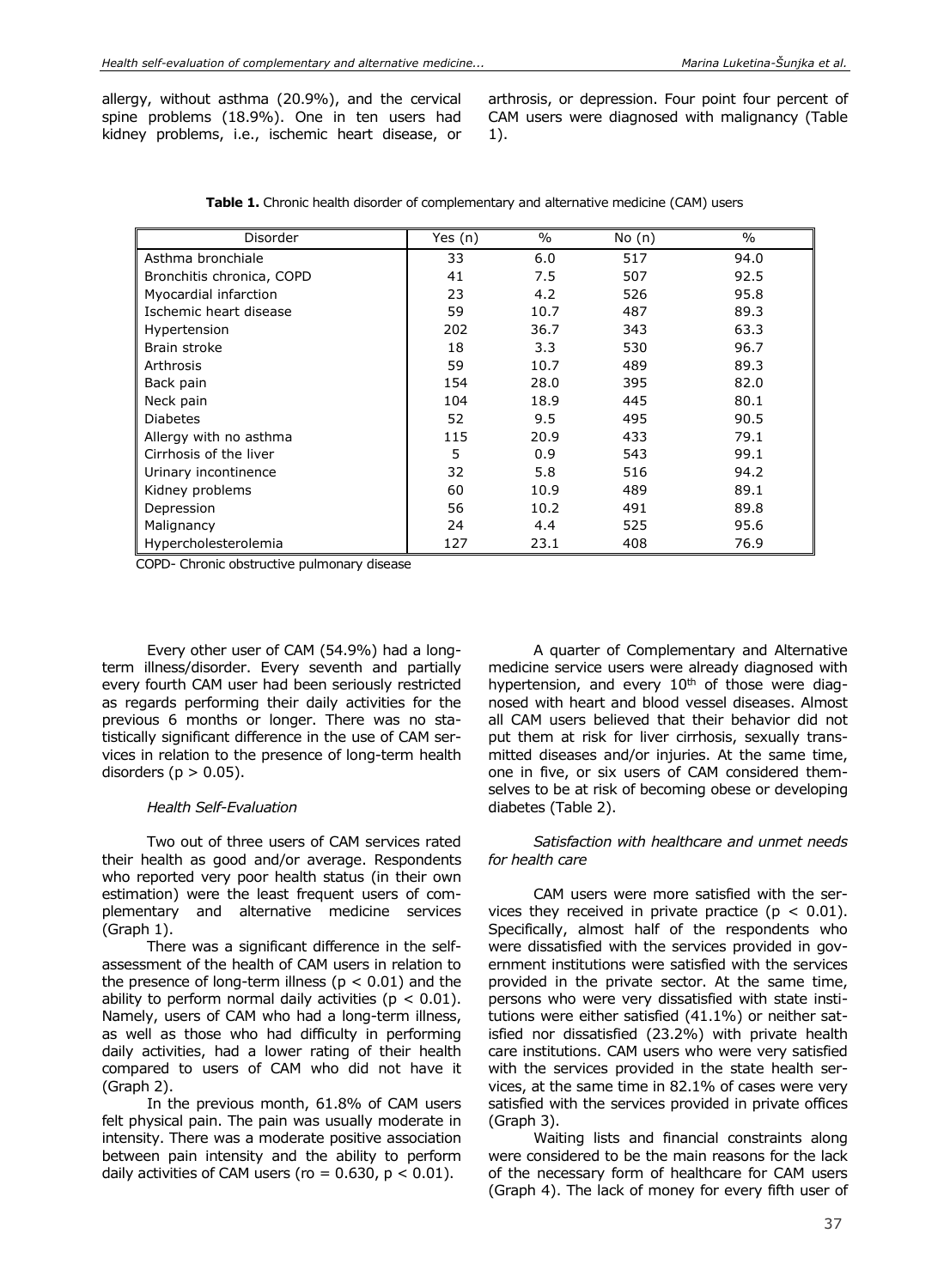CAM caused the lack of the necessary form of medical healthcare, and for every sixth – the lack of necessary dental health care, i.e., the inability to purchase the prescribed medications.



**Graph 1.** Health Self-Evaluation of complementary and alternative medicine (CAM) users



**Graph 2.** Health Self-Evaluation of complementary and alternative medicine (CAM) users compared to their ability of performing daily activities and the presence of long-term illnesses

| Table 2. Risk of illness of complementary and alternative medicine (CAM) users due to risky behavior |  |  |
|------------------------------------------------------------------------------------------------------|--|--|
|------------------------------------------------------------------------------------------------------|--|--|

| Health Disorder; n(%)                   | Yes        | No         | Confirmed illness | I don't know |
|-----------------------------------------|------------|------------|-------------------|--------------|
| Obesity                                 | 126 (22.9) | 391 (71.1) | 27(4.9)           | 6(1.1)       |
| Hypertension                            | 101 (18.4) | 287 (52.2) | 148 (26.9)        | 14(2.5)      |
| <b>Diabetes</b>                         | 81 (14.7)  | 414 (75.3) | 39(7.1)           | 16(2.9)      |
| Diseases of the heart and blood vessels | 145 (26.4) | 331 (60.2) | 57 (10.4)         | 17(3.1)      |
| Pulmonary diseases                      | 68 (12.4)  | 447 (81.3) | 19(3.5)           | 16(2.9)      |
| Malignancy                              | 50(9.1)    | 447 (81.3) | 21(3.8)           | 32(5.8)      |
| Cirrhosis of the liver                  | 10(1.8)    | 527 (95.8) | 3(0.5)            | 10(1.9)      |
| Sexually Transmitted Diseases           | 5(0.9)     | 537 (97.6) |                   | 8(1.5)       |
| Injuries                                | 37(6.7)    | 492 (89.5) | 5(0.9)            | 16(2.9)      |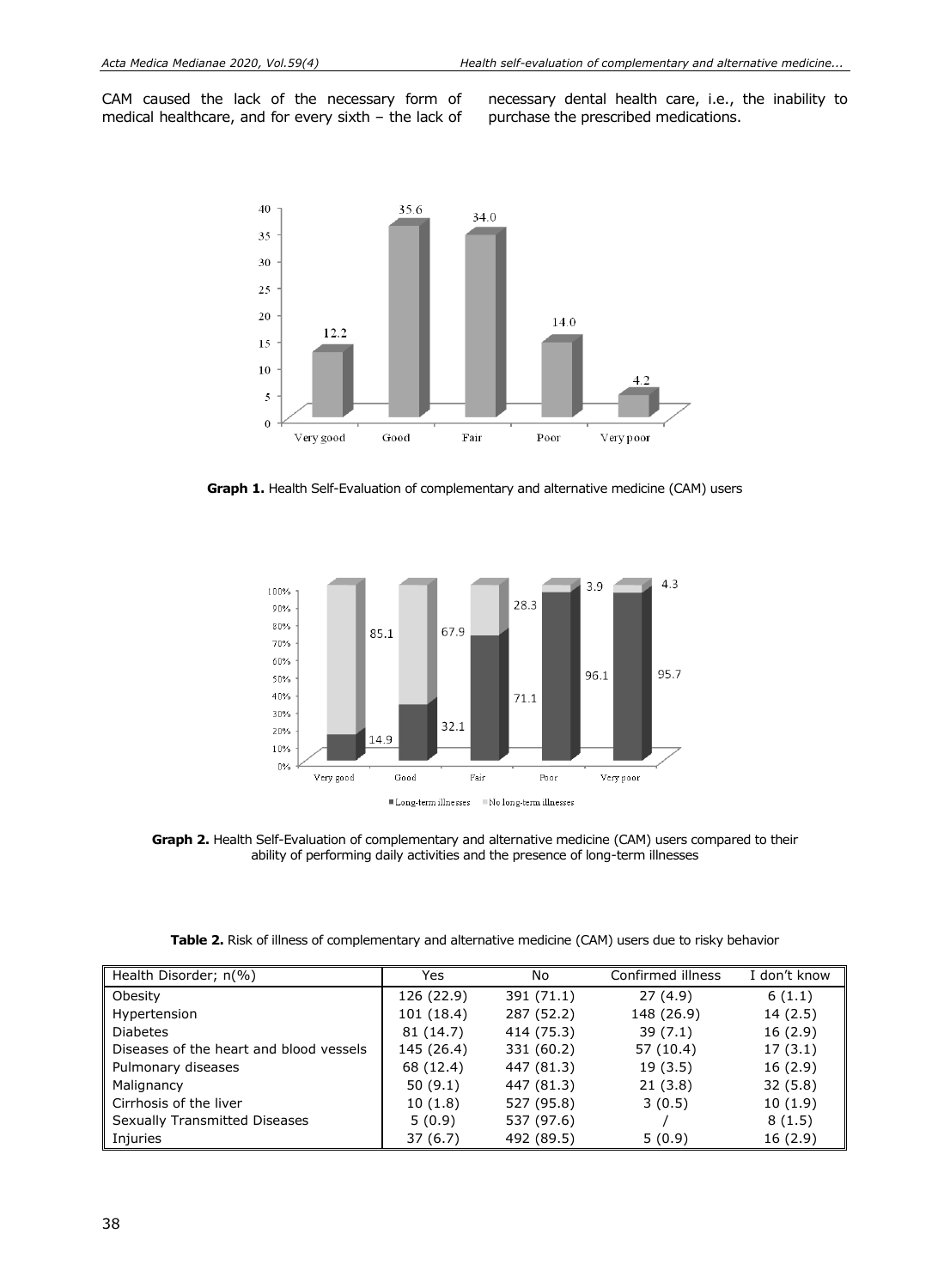

**Graph 3.** Healthcare Satisfaction, Private/Government Practice



Waitinglists Remoteness Financial constraints

**Graph 4.** Reasons for lack of the required form of healthcare

#### **Discussion**

Health status and health perceptions are among the significant factors affecting the use of CAM, primarily poor health or inaccurate perceptions of one's own health (9, 11, 28, 29) in patients with chronic illnesses or disabilities (9) and more severe forms of disease (19, 30, 31), longer disease duration and complications present (32), often due to the lack of effects of conventional medical treatments or the unavailability of general practitioners (GPs) (33). Some studies have shown an association between the use of CAM and good health (28).

Additionally, it was observed that CAM use was more prevalent among patients who had already been hospitalized (11), who used multiple drugs, or who had been treated surgically (34).

A systematic review of the literature covering the cancer patient population showed that significant predictors of CAM use were younger age, female gender, higher education, higher income, and previous CAM use, whereas the most common reasons for its use were related to the fact that patients thus

wished they could affect not only the cancer but their general health as well, as well as treat existing complications of cancer or therapy (18). In prostate cancer patients, the use of CAM in most studies was significantly higher in patients with higher education/income and in patients with more severe forms of disease (19).

In patients with low back pain, the results based on recent US studies indicate that the use of CAM is significantly associated with younger age, female gender, non-Hispanic background, and at least high school graduation. The most commonly cited reasons for using CAM were the presence of frequent, incapacitating and chronic low back pain, dissatisfaction with the availability of GPs, length of waiting times for GP's appointments, or lack of efficacy of conventional medical treatments (22).

The scientific research conducted in Serbia showed that just over 2/3 of the users of Complementary and Alternative medicine services had chronic health disorders. The most commonly diagnosed chronic health disorders among CAM users were the following: hypertension (36.7%), followed by back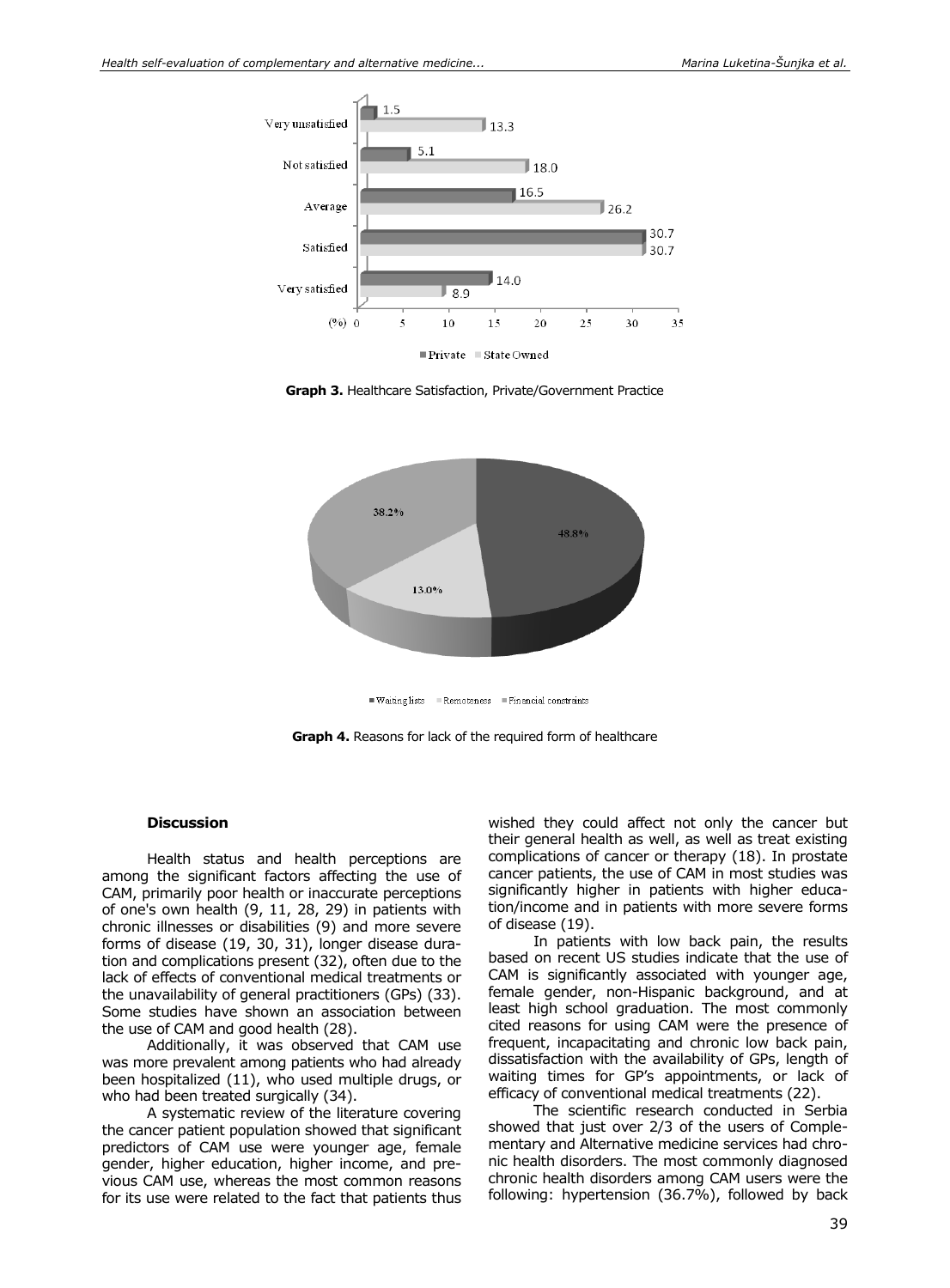problems (28%), followed by hypercholesterolemia (23.1%), allergy, without asthma (20.9%), and the cervical spine problem (18.9%). Four point four percent of CAM users were diagnosed with malignancy.

The beneficiaries of CAM services cite financial difficulties (28.5%), remoteness (6.8%) and waiting lists (26.8%) – as the main reasons for the lack of the necessary form of healthcare.

The two out of three users of CAM services rated their health as good and/or average. Respondents who reported poor health status (in their own estimation) were the rarest users of complementary and alternative medicine services.

The study conducted at the Institute for Oncology of Vojvodina, by interviewing patients diagnosed with gastroenterological malignancy, showed that 48 (24.9%) patients did not use any of the alternative medicine methods given, while 145 (75.1%) patients used at least one form of alternative therapy (35). Approximately 64% of patients used herbal preparations, most commonly beet juice (about 57%) (34). Special diets were used by 19.2% of patients, mind-body therapies were used by 16.6% of patients, while spiritual therapy was used by 18.1% of patients (35). Patients were most often informed of alternative therapy by other patients, relatives and neighbors (70.5% of patients) (35). As regards the reasons for using alternative medicine, 75.1% of patients indicated that they wanted to increase the chance of healing in combination with standard oncology therapy, whereas 47.7% of patients used alternative medicine for the purpose of improving their immunity, 27.5% believed they could prolong their life in this manner, and 18.6% believed that it would result in achieving a complete cure for malignant diseases (35).

Although worldwide research shows an accelerated upward trend in the use of CAM, in the Republic of Serbia there is only scarce evidence related to the extent of CAM use (25).

#### **Conclusion**

The analysis of the impact of respondents' health status, the analysis of the correlation between the respondents' health self-assessment and the use of alternative medicine methods, analysis of the impact of socio-demographic characteristics on the use of CAM, along with a comparative analysis of the use of health care services – would significantly contribute to better recognition of CAM by the Ministry of Health of the Republic of Serbia.

By making such a comparison, one could potentially work on how to further enhance defining patient treatment strategies.

#### **Statement of Ethics**

The Serbian National Health Survey 2013 was approved by the Ethical Board of the National Institute of Public Health of Serbia "Dr Milan Jovanović Batut" and the Ministry of Health.

#### **Disclosure Statement**

The authors declare that no conflicts of interest exist.

#### **References**

- **1.** Maličević Ž. Alternative and complementary medicine. Vojnosanit Pregl 2006;63:55-64. [\[CrossRef\]](https://doi.org/10.2298/VSP0601055M) [\[PubMed\]](https://pubmed.ncbi.nlm.nih.gov/16471250/)
- **2.** National center for complementary and integrative health. Complementary, alternative, or integrative health: What's in a name? NCCIH, 2011. "Cited August 4"; Available from: URL: <https://nccih.nih.gov/health/integrative-health>
- 3. Dalen JE. "Conventional" and "unconventional" medicine: Can they be integrated? Arch Intern Med 1998;158:2179. [\[CrossRef\]](https://doi.org/10.1001/archinte.158.20.2179) [\[PubMed\]](https://pubmed.ncbi.nlm.nih.gov/9818795/)
- 4. Mićić JV, Mićić SJ. Terminological considerations: Integrative, not alternative medicine. Srp Arh Celok Lek 2009;137:106-10.
- 5. Petrov-Kiurski M, Prvanov D, Stanojlović O, Kondić-Ivanović N, Popović K. How often do patients in primary care use the methods of traditional medicine. Opšta Med 2014;20:77-87. [\[CrossRef\]](https://doi.org/10.5937/opmed1404077P)
- 6. Goldbeck-Wood S, Dorozynski A, Lie LG, Yamauchi M, Zinn C, Josefson D, et al. Complementary medicine is booming worldwide. BMJ 1996;313:131-3. [\[CrossRef\]](https://doi.org/10.1136/bmj.313.7050.131a) [\[PubMed\]](https://pubmed.ncbi.nlm.nih.gov/8688771/)
- 7. Clarke TC, Black LI, Stussman BJ, Barnes PM, Nahin RL. Trends in the use of complementary health approaches among adults: United States: Natl Health Stat Rep; 2015. [\[PubMed\]](https://pubmed.ncbi.nlm.nih.gov/25671660/)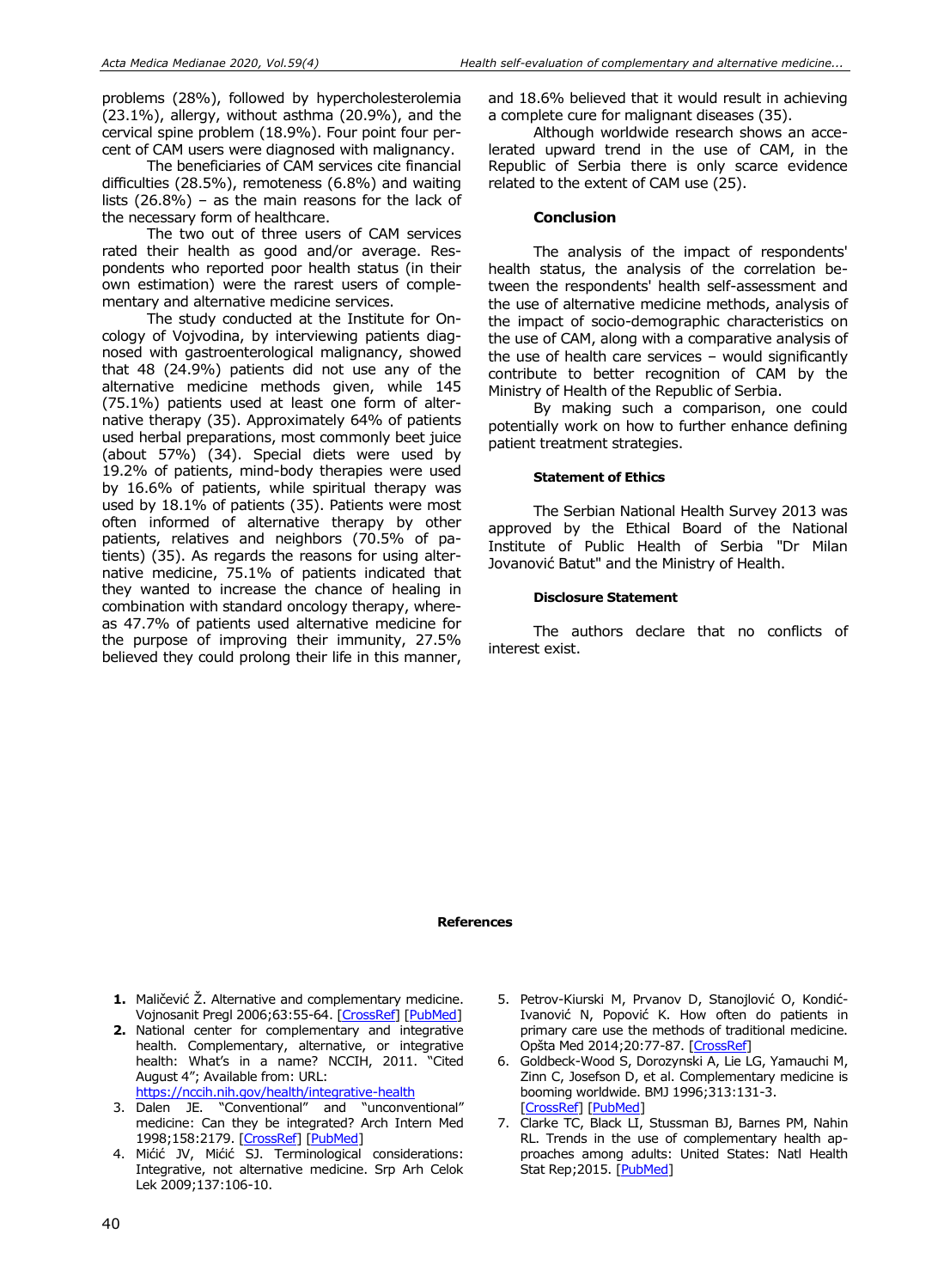- 8. Pejcic AV, Jakovljevic MB. Economic impact of traditional medicine practice worldwide. Tradit Med Res 2017;2:60-74.
- 9. Peltzer K, Pengpid S. Prevalence and determinants of traditional, complementary and alternative medicine provider use among adults from 32 countries. Chin J Integr Med 2018;24:584-90. [\[CrossRef\]](https://doi.org/10.1007/s11655-016-2748-y) [\[PubMed\]](https://pubmed.ncbi.nlm.nih.gov/28028721/)
- 10. Kemppainen LM, Kemppainen TT, Reippainen JA, Salmenniemi ST, Vuolanto PH. Use of complementary and alternative medicine in Europe: Health-related and sociodemographic determinants. Scand J Public Health 2018;46:448-55. [\[CrossRef\]](https://doi.org/10.1177/1403494817733869) [\[PubMed\]](https://pubmed.ncbi.nlm.nih.gov/28975853/)
- 11. Frass M, Strassl RP, Friehs H, Müllner M, Kundi M, Kaye AD. Use and acceptance of complementary and alternative medicine among the general population and medical personnel: a systematic review. Ochsner J 2012;12:45-56. [\[PubMed\]](https://pubmed.ncbi.nlm.nih.gov/22438782/)
- 12. Posadzki P, Watson LK, Alotaibi A, Ernst E. Prevalence of use of complementary and alternative medicine (CAM) by patients/consumers in the UK: systematic review of surveys. Clin Med 2013;13:126-31. [\[CrossRef\]](https://doi.org/10.7861/clinmedicine.13-2-126) [\[PubMed\]](https://pubmed.ncbi.nlm.nih.gov/23681857/)
- 13. Xue CC, Zhang AL, Lin V, Da Costa C, Story DF. Complementary and alternative medicine use in Australia: A national population-based survey. J Altern Complement Med 2007;13:643-50. [\[CrossRef\]](https://doi.org/10.1089/acm.2006.6355) [\[PubMed\]](https://pubmed.ncbi.nlm.nih.gov/17718647/)
- 14. von Conrady DM, Bonney A. Patterns of complementary and alternative medicine use and health literacy in general practice patients in urban and regional Australia. Aust Fam Physician 2017;46:316-20. [\[PubMed\]](https://pubmed.ncbi.nlm.nih.gov/28472578/)
- 15. Ramsay S, Walker M, Alexander J. Alternative medicine in Canada: Use and public attitudes. Vancouver: The Fraser Institute, 1999. "Cited 2019 June 1". Available from: URL: [www.fraserinstitute.org/sites/default/files/Alternative](http://www.fraserinstitute.org/sites/default/files/AlternativeMedicineinCanada1999.pdf) [MedicineinCanada1999.pdf](http://www.fraserinstitute.org/sites/default/files/AlternativeMedicineinCanada1999.pdf)
- 16. Esmail N. Complementary and alternative medicine in Canada: Trends in use and public attitudes, 1997- 2006. Vancouver: The Fraser Institute, 2007. "cited 2019 June 1". Available from: URL: [www.fraserinstitute.org/sites/default/files/Complemen](http://www.fraserinstitute.org/sites/default/files/ComplementaryAlternativeMedicine.pdf) [taryAlternativeMedicine.pdf.](http://www.fraserinstitute.org/sites/default/files/ComplementaryAlternativeMedicine.pdf)
- 17. Horneber M, Bueschel G, Dennert G, Less D, Ritter E, Zwahlen M. How many cancer patients use complementary and alternative medicine: a systematic review and metaanalysis. Integr Cancer Ther 2012; 11:187-203. [\[CrossRef\]](https://doi.org/10.1177/1534735411423920) [\[PubMed\]](https://pubmed.ncbi.nlm.nih.gov/22019489/)
- 18. Keene MR, Heslop IM, Sabesan SS, Glass BD. Complementary and alternative medicine use in cancer: A systematic review. Complement Ther Clin Pract 2019;35:33-47. [\[CrossRef\]](https://doi.org/10.1016/j.ctcp.2019.01.004) [\[PubMed\]](https://pubmed.ncbi.nlm.nih.gov/31003679/)
- 19. Bishop FL, Rea A, Lewith H, Chan YK, Saville J, Prescott P, et al. Complementary medicine use by men with prostate cancer: a systematic review of prevalence studies. Prostate Cancer Prostatic Dis 2011;14:1-13. [\[CrossRef\]](https://doi.org/10.1038/pcan.2010.38) [\[PubMed\]](https://pubmed.ncbi.nlm.nih.gov/20956994/)
- 20. Sewitch MJ, Rajput Y. A literature review of complementary and alternative medicine use by colorectal cancer patients. Complement Ther Clin Pract 2010; 16:52-6. [\[CrossRef\]](https://doi.org/10.1016/j.ctcp.2009.10.001) [\[PubMed\]](https://pubmed.ncbi.nlm.nih.gov/20129411/)
- 21. Grant SJ, Bin YS, Kiat H, Chang DH-T. The use of complementary and alternative medicine by people with cardiovascular disease: a systematic review. BMC Public Health 2012;12:299. [\[CrossRef\]](https://doi.org/10.1186/1471-2458-12-299) [\[PubMed\]](https://pubmed.ncbi.nlm.nih.gov/22536991/)
- 22. Murthy V, Sibbritt DW, Adams J. An integrative review of complementary and alternative medicine use for

back pain: a focus on prevalence, reasons for use, influential factors, self-perceived effectiveness, and communication. Spine J 2015;15:1870-83. [\[CrossRef\]](https://doi.org/10.1016/j.spinee.2015.04.049) [\[PubMed\]](https://pubmed.ncbi.nlm.nih.gov/25962340/)

- 23. Jović S, Stambolović V. Traditional, complementary and alternative medicine in Serbia: legalization and integration in health system. MD-Medical Data 2013; 5:373-8.
- 24. Jakovljevic MB, Djordjevic V, Markovic V, Milovanovic O, Rancic NK, Cupara SM. Cross-sectional survey on complementary and alternative medicine awareness among health care professionals and students using CHBQ questionnaire in a Balkan country. Chin J Integr Med 2013;19:650-5. [\[CrossRef\]](https://doi.org/10.1007/s11655-013-1434-6) [\[PubMed\]](https://pubmed.ncbi.nlm.nih.gov/23975129/)
- 25. Luketina-Šunjka M, Rancic N, Mihailovic N, Jakovljevic M. The impact of the socio-demographic characteristics of complementary and alternative medicine users in Serbia on OTC drug consumption. Front Public Health 2019;7:303. [\[CrossRef\]](https://doi.org/10.3389/fpubh.2019.00303) [\[PubMed\]](https://pubmed.ncbi.nlm.nih.gov/31709216/)
- 26. Eurostat. European health interview survey (EHIS wave 2) methodological manual, 2013 Edition. Luxembourg: Publications Office of the European Union, 2013.
- 27. Institute of Public Health of Serbia. Results of the national health survey of the Republic of Serbia 2013. "cited 2019 August 4". Available from: URL: [http://www.batut.org.rs/download/publikacije/2013Se](http://www.batut.org.rs/download/publikacije/2013SerbiaHealthSurvey.pdf) [rbiaHealthSurvey.pdf.](http://www.batut.org.rs/download/publikacije/2013SerbiaHealthSurvey.pdf)
- 28. Seo H-J, Baek S-M, Kim SG, Kim T-H, Choi SM. Prevalence of complementary and alternative medicine use in a community-based population in South Korea: a systematic review. Complement Ther Med 2013;21:260-71. [\[CrossRef\]](https://doi.org/10.1016/j.ctim.2013.03.001) [\[PubMed\]](https://pubmed.ncbi.nlm.nih.gov/23642959/)
- 29. Luketina-Šunjka M, Rančić N, Subotić S, Jakovljević M. Complementary and alternative medicine in Serbia. Acta Medica Medianae 2020;
- 30. Farrukh MJ, Makmor-Bakry M, Hatah E, Tan HJ. Use of complementary and alternative medicine and adherence to antiepileptic drug therapy among epilepsy patients: a systematic review. Patient Prefer Adherence 2018;12:2111-21. [\[CrossRef\]](https://doi.org/10.2147/PPA.S179031) [\[PubMed\]](https://pubmed.ncbi.nlm.nih.gov/30349205/)
- 31. Solomon D, Adams J. The use of complementary and alternative medicine in adults with depressive disorders. A critical integrative review. J Affect Disord 2015;179:101-13. [\[CrossRef\]](https://doi.org/10.1016/j.jad.2015.03.031) [\[PubMed\]](https://pubmed.ncbi.nlm.nih.gov/25863008/)
- 32. Chang H, Wallis M, Tiralongo E. Use of complementary and alternative medicine among people living with diabetes: literature review. J Adv Nurs 2007;58:307- 19. [\[CrossRef\]](https://doi.org/10.1111/j.1365-2648.2007.04291.x) [\[PubMed\]](https://pubmed.ncbi.nlm.nih.gov/17442034/)
- 33. Murthy V, Sibbritt DW, Adams J. An integrative review of complementary and alternative medicine use for back pain: a focus on prevalence, reasons for use, influential factors, self-perceived effectiveness, and communication. Spine J 2015;15:1870-83. [\[CrossRef\]](https://doi.org/10.1016/j.spinee.2015.04.049) [\[PubMed\]](https://pubmed.ncbi.nlm.nih.gov/25962340/)
- 34. Hilsden RJ, Verhoef MJ, Rasmussen H, Porcino A, DeBruyn JCC. Use of complementary and alternative medicine by patients with inflammatory bowel disease. Inflamm Bowel Dis 2011;17:655-62. [\[CrossRef\]](https://doi.org/10.1002/ibd.21360) [\[PubMed\]](https://pubmed.ncbi.nlm.nih.gov/20848543/)
- 35. Nikolić I, Smiljenić D, Kukić B, Bogdanović B, Petrović T, Ivković-Kapicl T, et al. Application of alternative medicine in gastrointestinal cancer patients. Vojnosanit Pregl 2012;69:947-50. [\[CrossRef\]](https://doi.org/10.2298/VSP1211947N) [\[PubMed\]](https://pubmed.ncbi.nlm.nih.gov/23311244/)